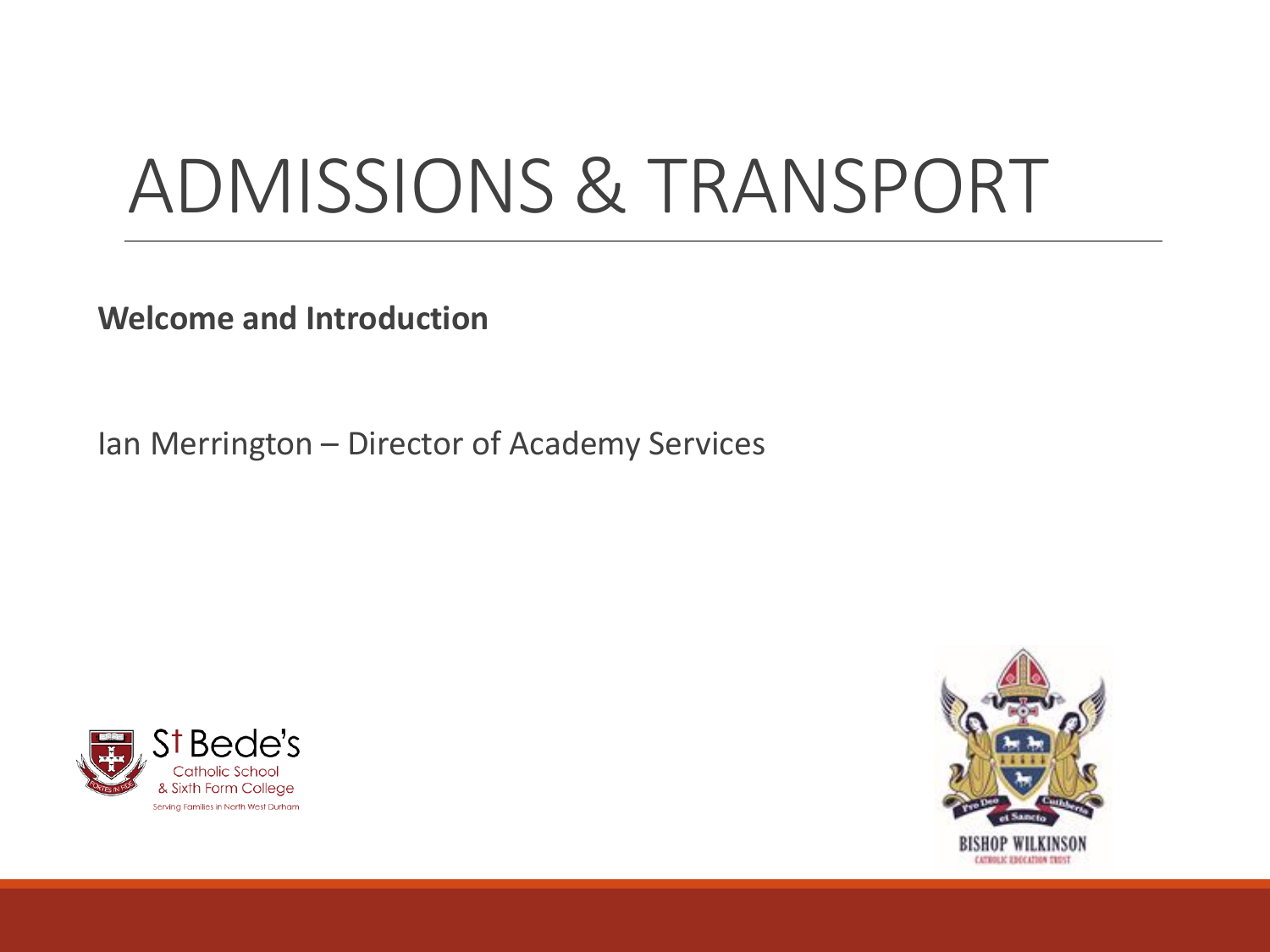#### TIMELINE FOR YOUR CHILD'S SECONDARY APPLICATION

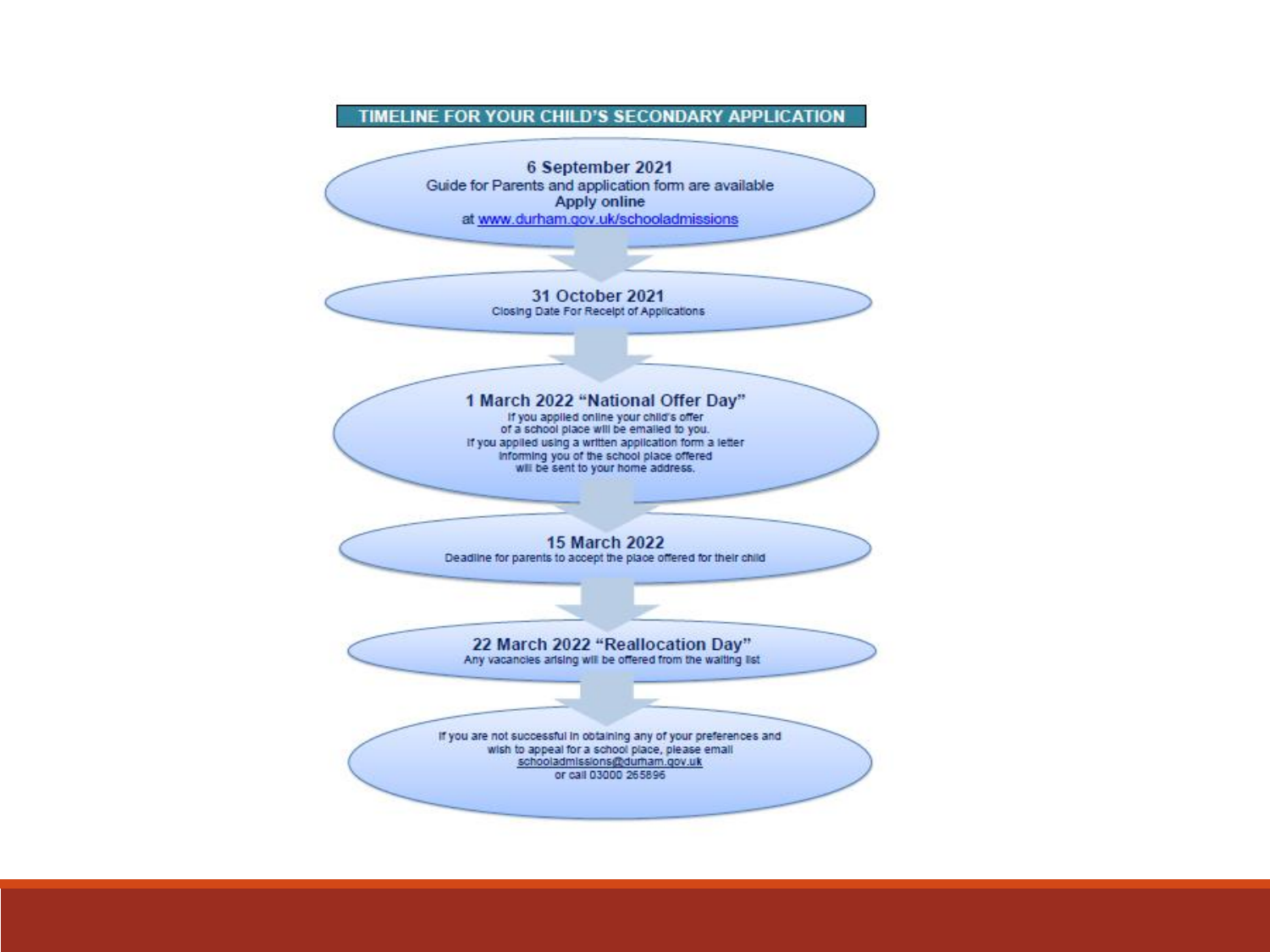## ADMISSIONS & TRANSPORT

The Governing Body is the Admissions Authority and is responsible for determining the school's admissions policy. The Planned admission number for September 2022 is 220.

**The Admissions Policy Criteria will be applied on an Equal Preference basis.**

#### **How and When to apply**

• Applications must be made on the Local Authority Common Application Form, via the online portal by 31 October 2021.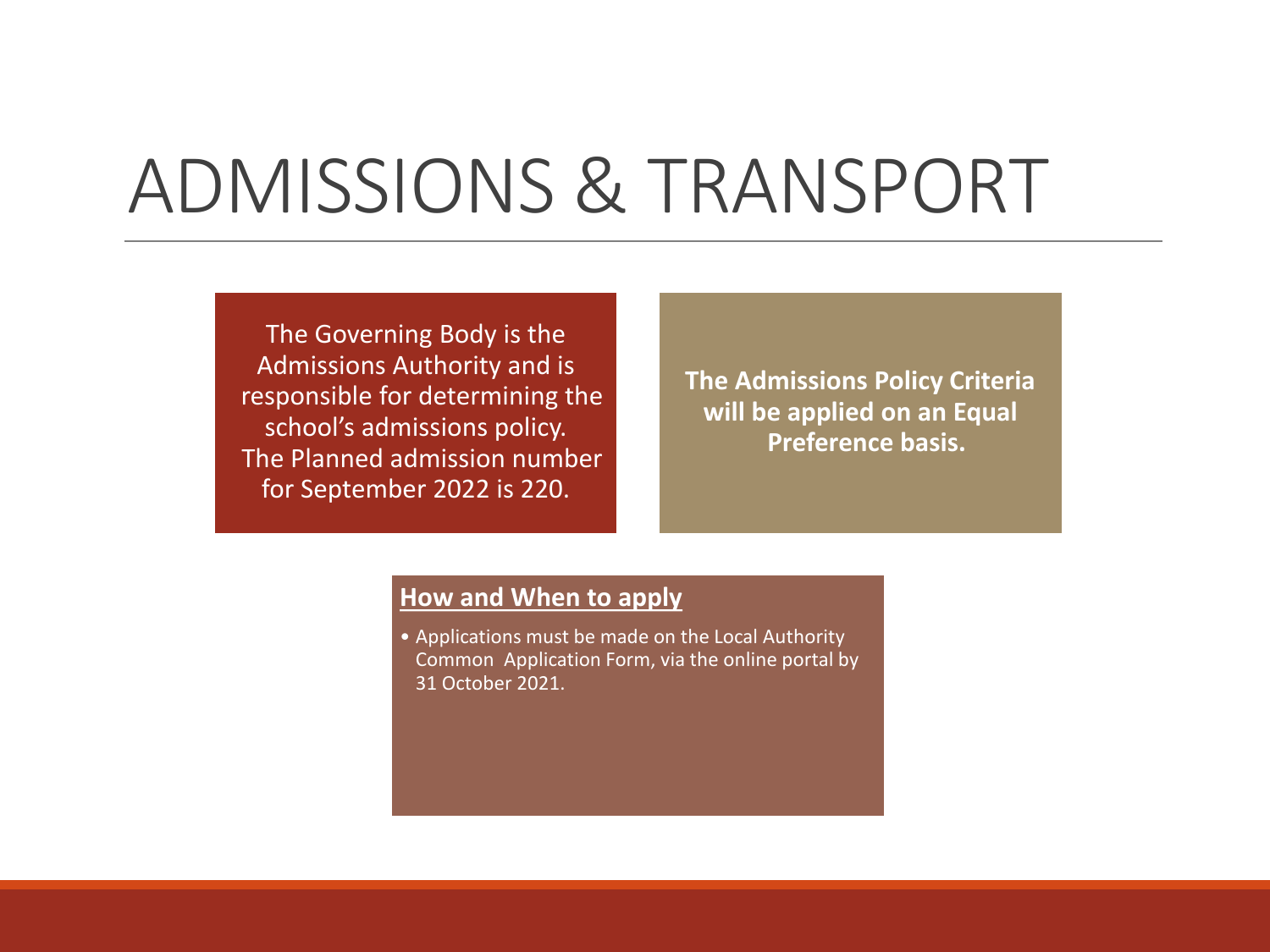We have again been in lengthy negotiations with Go North<br>East to ensure that our families receive the best possible home to school transport service. Go North East has again provided a bespoke reduced price scholars' ticket.

® Parents are encouraged to purchase the ticket using the St Bede's App.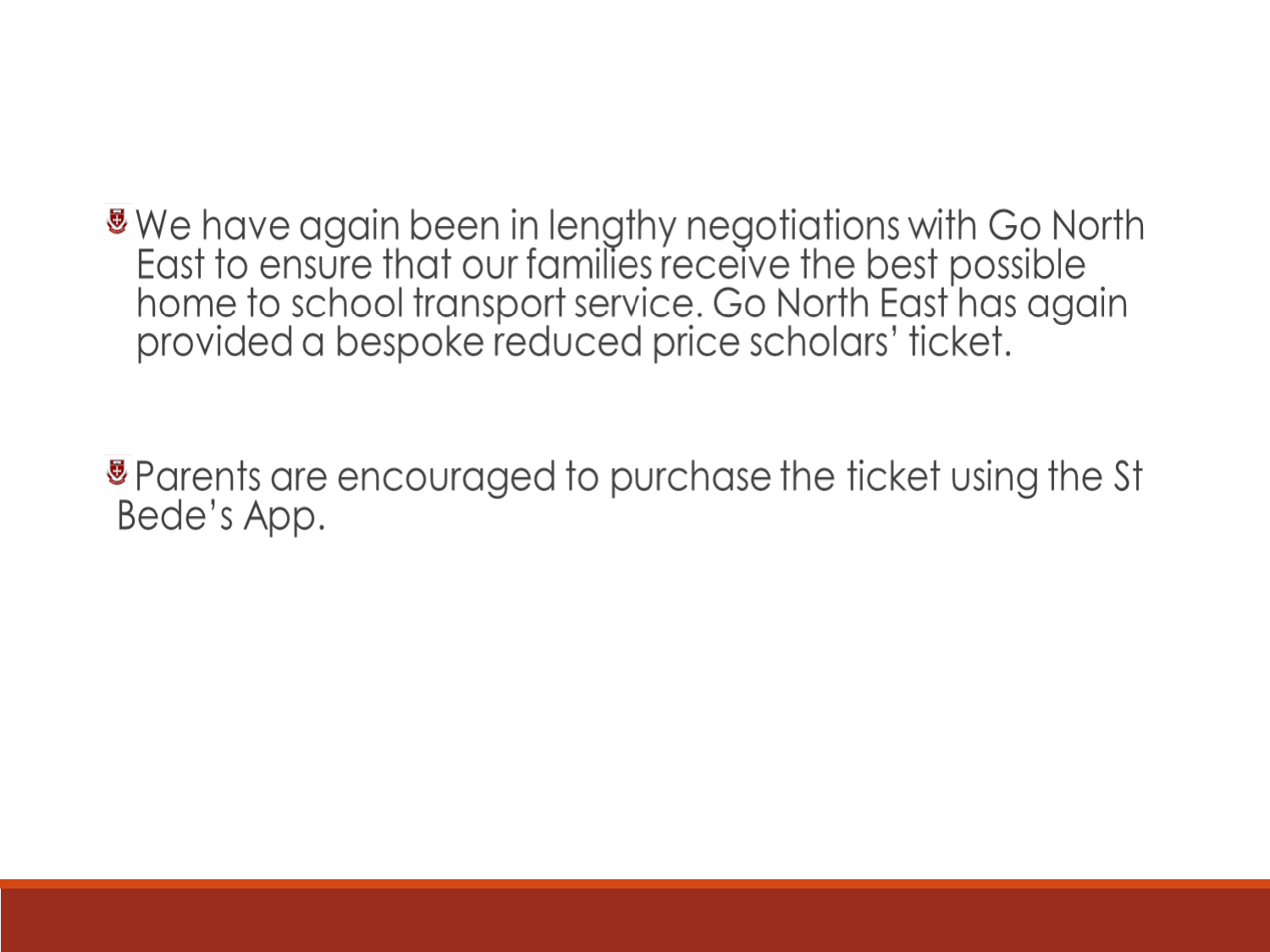### ■ This ticket price is again heavily discounted and in order to further support our families, the Governing Body has provided the bus company with a significant financial contribution to ensure that the price rise is as low as economically possible. This will be reviewed on an annual basis.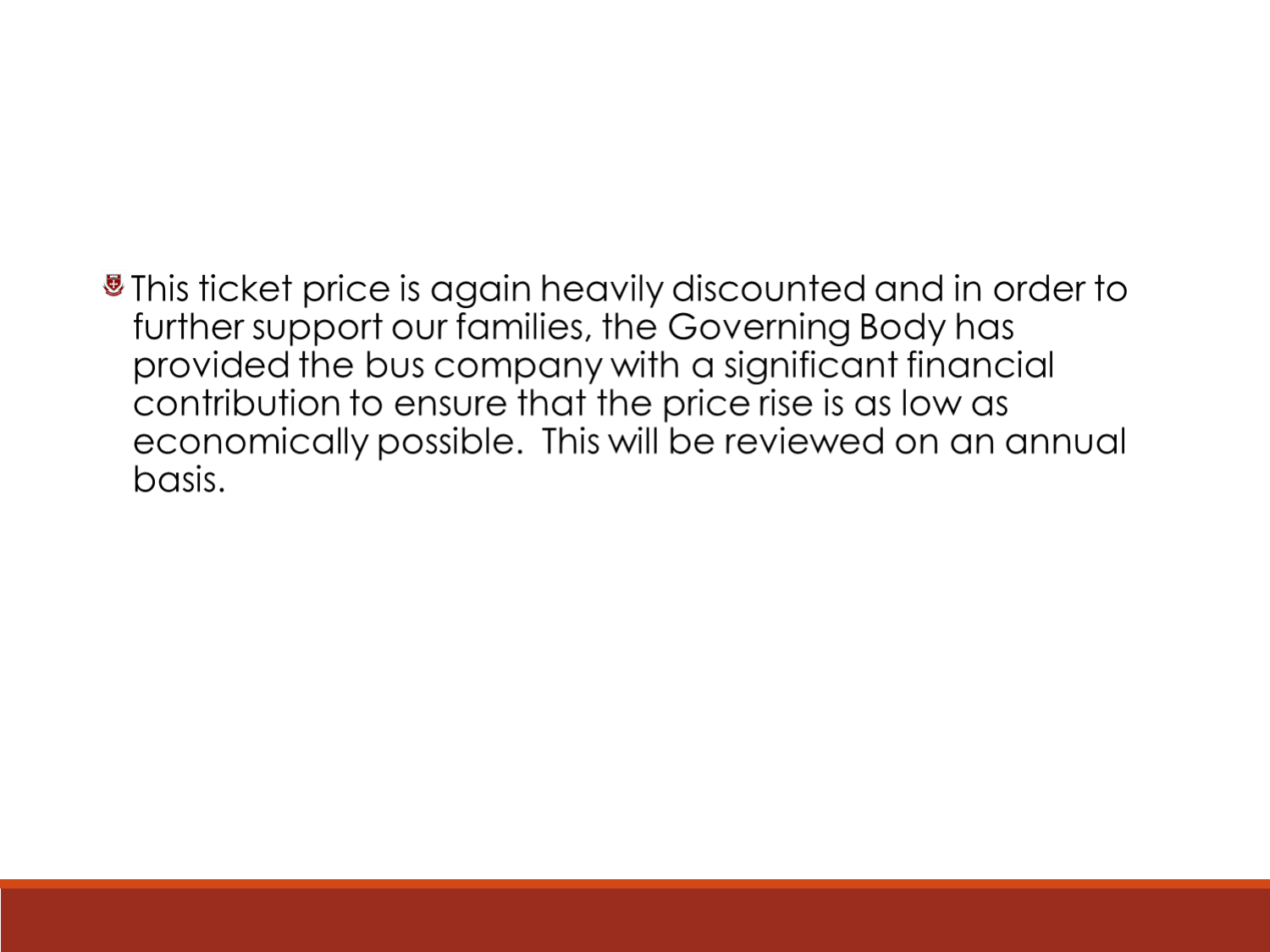| <b>Ticket Type</b>                            | <b>Price</b> | <b>Where To Buy</b>      |
|-----------------------------------------------|--------------|--------------------------|
| St Bede's Bus Single Fare   £2                |              | On the bus               |
| <b>Go North East</b><br><b>Day Ticket</b>     | f4           | On the bus or on the app |
| St Bede's Bus Weekly £12.00<br><b>Ticket</b>  |              | On the app               |
| <b>Go North East</b><br><b>Weekly Ticket</b>  | £17          | On the bus or the app    |
| St Bede's Bus Monthly £50<br><b>Ticket</b>    |              | On the app               |
| <b>Go North East</b><br><b>Monthly Ticket</b> | £68          | On the app or the key    |

### ADMISSIONS & TRANSPORT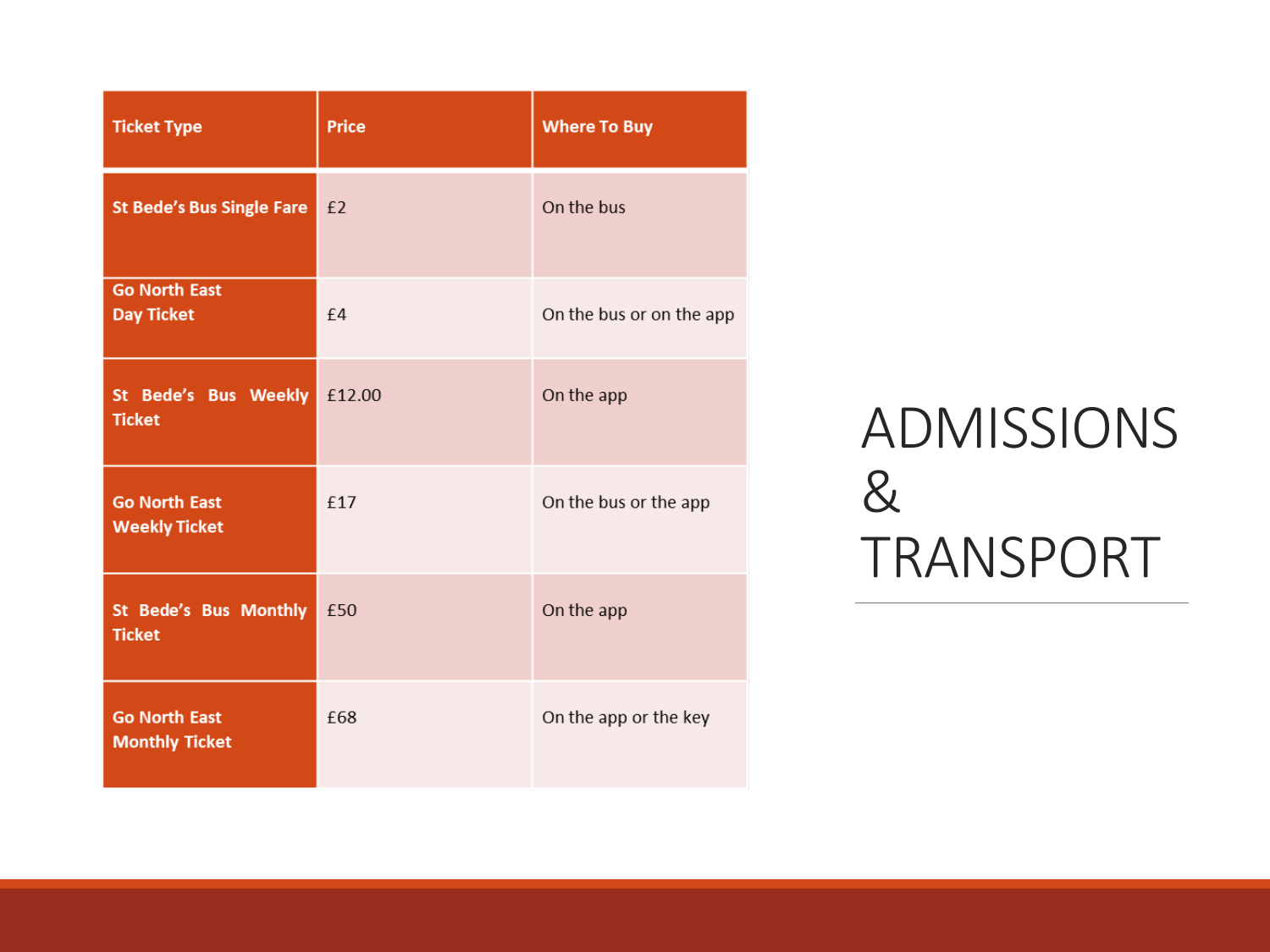Ticket prices may increase year on year (inflation, fuel prices etc) but we will discuss any future price rises with Go North East well in advance and we will maintain our stance of negotiating the best possible deal for you.

We will continue our Sibling Subsidy Scheme to support families with more that one child in Main School.

We are mindful of financial pressures on families and are very grateful for the support we receive from Go North East in both providing the best and most cost effective transport provision for our families.